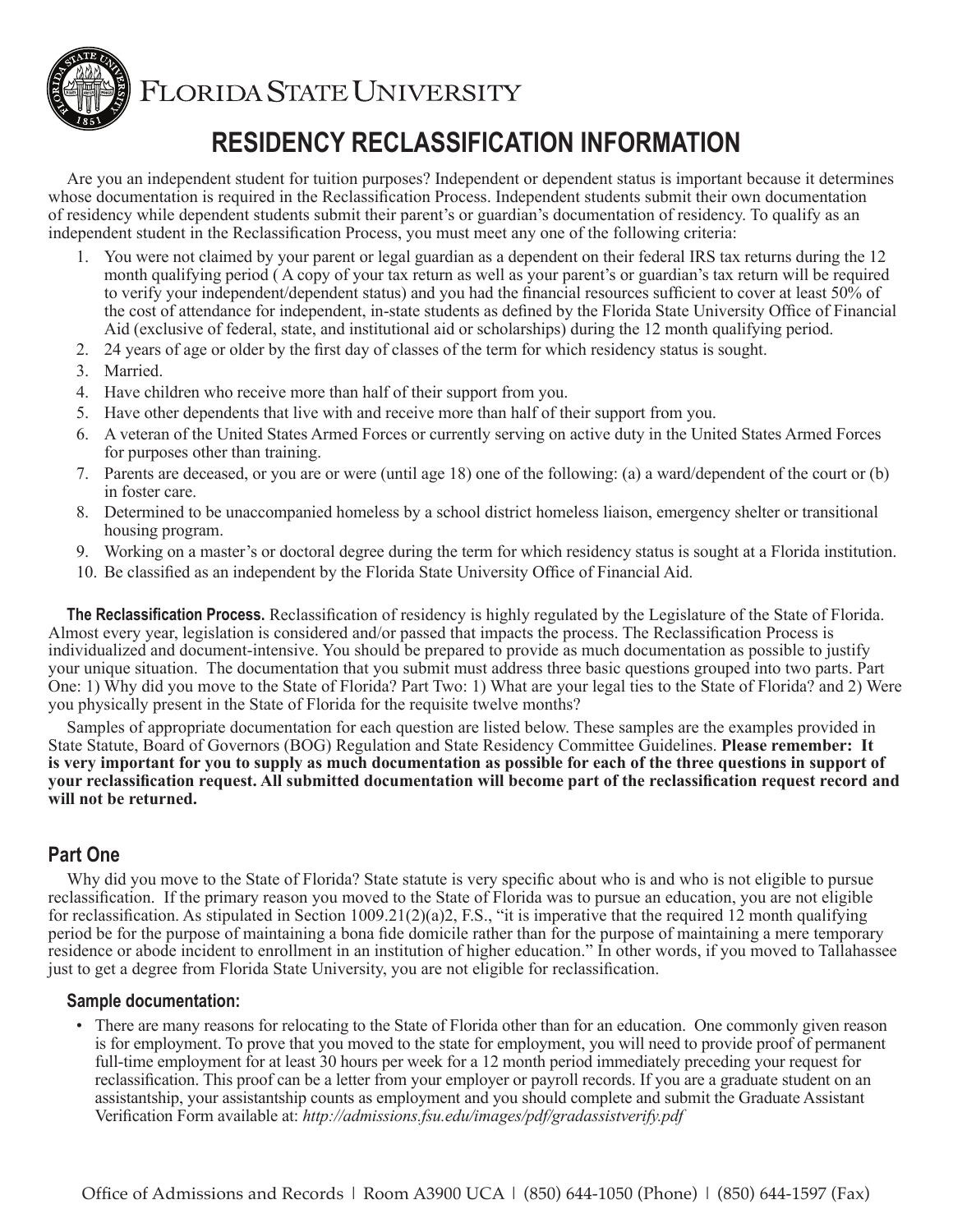- Another commonly given reason is for family ties. Perhaps you have relatives that live in the state, e.g. your grandmother or grandfather. For documentation of family ties, we need a notorized statement from the relative indicating their relationship to you and their length of residence in the state.
- Other since moving to the State of Florida is a personal choice, there can be any number of reasons that you might provide to justify moving here. As such, the documentation will vary, but more often than not, it comes in the form of a personal statement. Please keep in mind that your reason cannot be for educational purposes or you will automatically be ineligible for reclassification. It is also difficult to justify your move to the state for other than educational reasons, if you immediately start school as a full time student upon moving to the state.

## **Part Two**

The next two questions carry the added burden of a minimum number of total documents that must be provided as well as a minimum number of specific types of documents that must be submitted. In total, counting both questions, you must submit at least three documents and at least one of them must be from the examples highlighted with an asterisk. Ultimately the burden of proof in the reclassification process is upon you, so it is highly recommended that you submit more documentation than the minimum number specified. There is no such thing as too much documentation in the reclassification process!

1. What are your legal ties to the State of Florida? To be eligible for reclassification, you must be able to demonstrate your legal ties to the State of Florida for at least 12 months prior to the start of classes for the term you wish to be reclassified. State statute, BOG Rule, and Statewide Guidelines stipulate the following examples of legal ties with the additional burden that at least one of the documents must be from those examples with asterisks.

#### **Sample documentation:**

- Florida Driver's license or State of Florida identification card\*
- Florida voter registration card\*
- Florida vehicle registration\*
- Declaration of domicile in Florida with a filing date 12-months prior to the start classes for the term<sup>\*</sup>
- Proof of a homestead exemption in Florida\*
- Proof of purchase of a permanent home in Florida that is occupied as a primary residence
- Transcripts from a Florida high school for multiple years if the Florida high school diploma or GED was earned within last 12 months\*
- 2. Were you physically present for the requisite twelve months? Having legal ties to the state is not enough to qualify for reclassification. You must be able to prove that you were physically here for the entire twelve months prior to the first day of class for which you wish reclassification. Physical presence in Florida can be demonstrated with:

#### **Sample documentation:**

- Lease agreement or warranty deed\*
- Utility bills and proof of 12 consecutive months of payments
- Bank records
- Proof of permanent full-time employment in Florida for at least 30 hours per week for a 12-month period\*
- State, federal, or court documents evidencing legal ties to Florida
- Benefit histories from Florida agencies or public assistance programs
- A Florida professional or occupational license
- Florida incorporation
- Proof of membership in Florida-based charitable or professional organizations
- Other Any documentation not listed above that supports your permanent residency in the state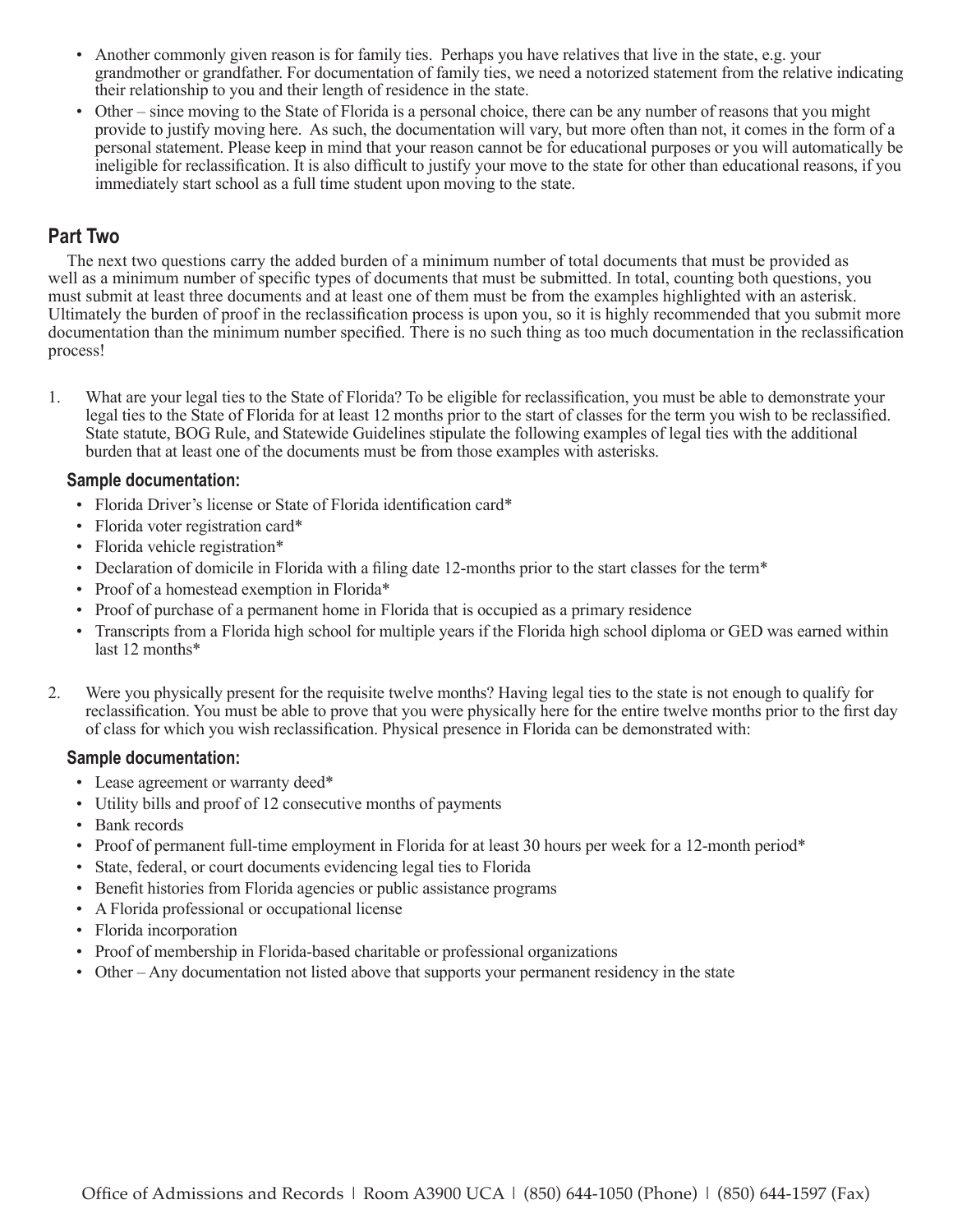# RESIDENCY RECLASSIFICATION FORM

If you were initially classified as a non-Florida resident for tuition purposes at Florida State University, you can request consideration for reclassification to Florida resident for tuition purposes. Reclassification requires you, or if you are a dependent, your parent/guardian, to present clear and convincing documentation that supports permanent legal residency in Florida for the past 12 consecutive months rather than temporary residency for the purpose of pursuing an education.

| Last Name                                                                                                                                                                                                                         | <b>First Name</b> |                                   | Middle Name                           |                                                                                                                                                                                                                                                                                                                                                                                                                                                                                                                                                                                      |
|-----------------------------------------------------------------------------------------------------------------------------------------------------------------------------------------------------------------------------------|-------------------|-----------------------------------|---------------------------------------|--------------------------------------------------------------------------------------------------------------------------------------------------------------------------------------------------------------------------------------------------------------------------------------------------------------------------------------------------------------------------------------------------------------------------------------------------------------------------------------------------------------------------------------------------------------------------------------|
| Term/Year for which you wish to be reclassified                                                                                                                                                                                   |                   |                                   | FSU email                             |                                                                                                                                                                                                                                                                                                                                                                                                                                                                                                                                                                                      |
| <b>Statement of Independence/Dependence</b>                                                                                                                                                                                       |                   |                                   |                                       |                                                                                                                                                                                                                                                                                                                                                                                                                                                                                                                                                                                      |
| I certify that I am:                                                                                                                                                                                                              | __ Independent    | $\equiv$ Dependent                |                                       |                                                                                                                                                                                                                                                                                                                                                                                                                                                                                                                                                                                      |
| discharge documents; legal documents showing student is a ward/dependent of the courts.                                                                                                                                           |                   |                                   |                                       | I understand that evidence of my independent status will be requested by Florida State University. This documentation may include, but<br>is not limited to: marriage certificate, insurance information showing marital status, most recent tax return showing marital status; federal<br>tax returns; documentation showing that the student provides fifty (50) percent or more of the cost of attendance as defined by the financial<br>aid office at Florida State University (examples may include: tax return, W-2 form, pay stubs, employer earnings verification); military |
| Student's Signature                                                                                                                                                                                                               |                   | Date                              |                                       |                                                                                                                                                                                                                                                                                                                                                                                                                                                                                                                                                                                      |
| • A copy of the marriage certificate is required in all cases of a spouse claiming a partner's residency.<br><b>Please Print:</b><br>Date claimant began establishing legal Florida residence and domicile: $\frac{1}{\text{Mo}}$ |                   |                                   |                                       |                                                                                                                                                                                                                                                                                                                                                                                                                                                                                                                                                                                      |
| Claimant's permanent legal address:                                                                                                                                                                                               |                   |                                   |                                       |                                                                                                                                                                                                                                                                                                                                                                                                                                                                                                                                                                                      |
| Street/P.O. Box                                                                                                                                                                                                                   | Apt. No.          | City                              | State                                 | Zip Code                                                                                                                                                                                                                                                                                                                                                                                                                                                                                                                                                                             |
| Claimant's telephone number:                                                                                                                                                                                                      |                   |                                   |                                       |                                                                                                                                                                                                                                                                                                                                                                                                                                                                                                                                                                                      |
| I do hereby swear or affirm that the above-named student meets all requirements for reclassification as a Florida resident for tuition<br>Florida Statutes, and to FBOE Rule 6C-7.005 F.A.C.                                      |                   |                                   |                                       | purposes. I understand that a false statement in this affidavit will subject me to penalties for making a false statement pursuant to 837.06,                                                                                                                                                                                                                                                                                                                                                                                                                                        |
| <b>Signature of person claiming Florida residency</b>                                                                                                                                                                             |                   |                                   | Date                                  |                                                                                                                                                                                                                                                                                                                                                                                                                                                                                                                                                                                      |
|                                                                                                                                                                                                                                   |                   | Please complete the reverse side. |                                       |                                                                                                                                                                                                                                                                                                                                                                                                                                                                                                                                                                                      |
| For Office Use Only:                                                                                                                                                                                                              |                   |                                   | Reclassification Appeal Received: Y N |                                                                                                                                                                                                                                                                                                                                                                                                                                                                                                                                                                                      |

Office of Admissions and Records | Room A3900 UCA | (850) 644-1050 (Phone) | (850) 644-1597 (Fax) **Exception (if appl): \_\_\_\_\_\_\_\_\_\_\_\_\_\_\_\_\_\_\_\_\_\_\_\_\_\_\_\_\_\_\_\_\_\_\_\_\_\_\_ Staff Inital: \_\_\_\_\_\_\_\_\_ Date: \_\_\_\_\_/\_\_\_\_\_/\_\_\_\_\_\_\_\_**

**Reclassification Appeal Approved: Y N**

**Reclassification Application Approved: Y N**